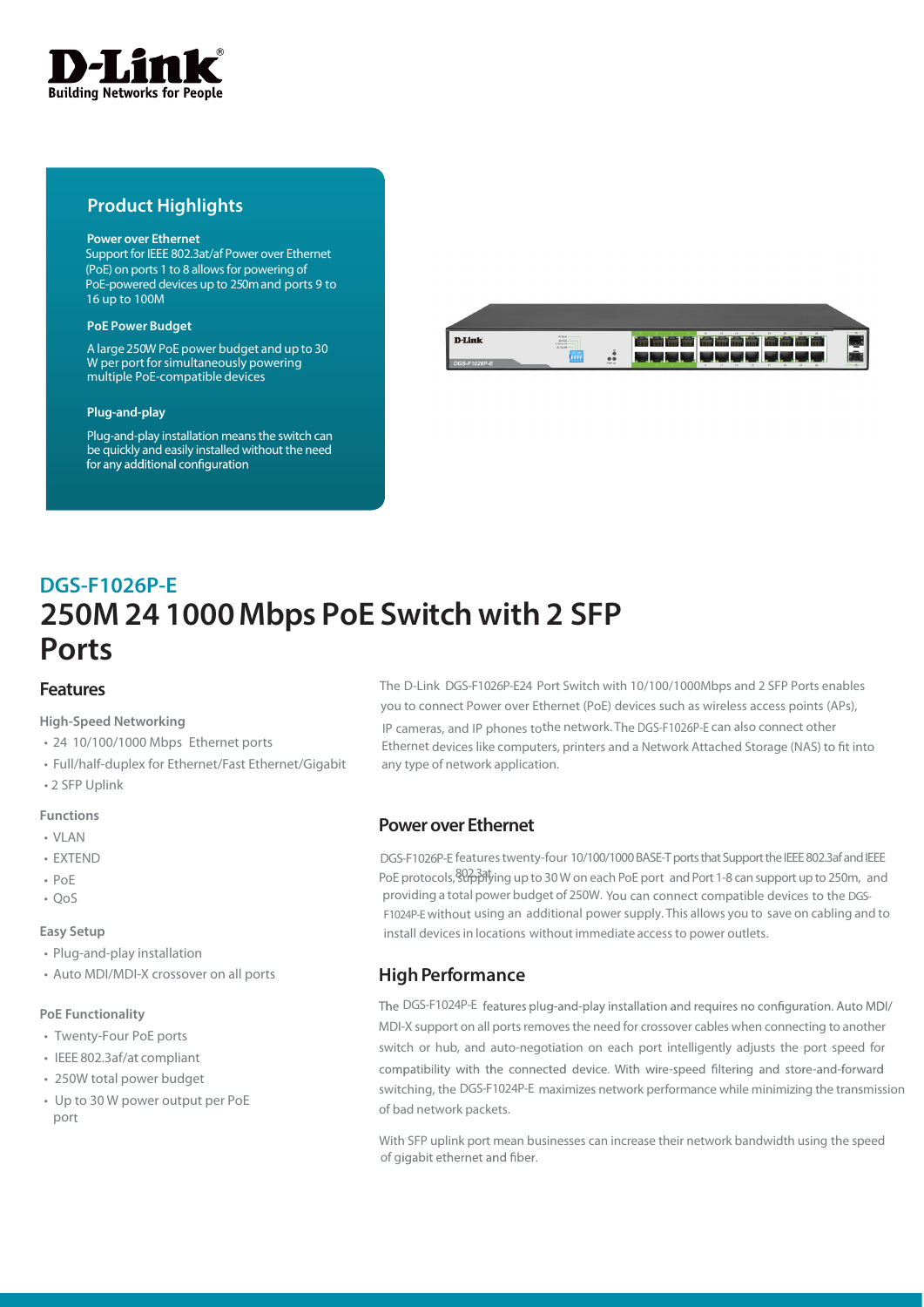

## **Function**

The DGS-F1026P-E 24Port switch with PoE and 2 SFP; 6KV protected is equipped with smart features with a switch of button such as :

Extend - support up to 250m distance power supply

- VLAN Isolating ports 1-24 from each other can effectively suppress network storms and improve network
- smoother performance<br>QoS - Prioritize the identified video data to make video transmission

PoE - Automatic detection power of port, power off and restart

## **Expand and Upgrade Your Network**

The DGS-F1026P-E offers an economical way for SOHO and small to medium businesses (SMB) to benefit from high-speed PoE networking.

It provides twenty-four PoE ports and 2 SFP port for easy expansion of your your network and supply power up to 250m\* to your PoE devices. DGS-F1018P-E, Port 1 - 8 can supply power (802.3 af/at) up to 250m distance at 10Mbps, cost-effective solution for your SMB requirement. Unmanaged switch with rich function (Extend, VLAN, QoS and PoE) provides a reliable connection to your company infrastructure.



## **Example Configuration**

| <b>Technical Specifications</b> |                                                                                                                                     |                                                                                                                                                                                                                                             |  |  |  |
|---------------------------------|-------------------------------------------------------------------------------------------------------------------------------------|---------------------------------------------------------------------------------------------------------------------------------------------------------------------------------------------------------------------------------------------|--|--|--|
| General                         |                                                                                                                                     |                                                                                                                                                                                                                                             |  |  |  |
| Size                            | • Desktop (with Mounting Kit)                                                                                                       |                                                                                                                                                                                                                                             |  |  |  |
| Interfaces                      | • 24 10/100/1000 BASE-T ports<br>$\cdot$ 2 SFP                                                                                      |                                                                                                                                                                                                                                             |  |  |  |
| Standards                       | • IEEE 802.3u, Fast Ethernet standard ;<br>• IEEE 802.3ab, Gigabit Ethernet standards<br>· IEEE 802.3ab, Gigabit Ethernet standards | • IEEE 802.3x, Full-duplex Ethernet data link layers ;<br>• IEEE 802.3af/at , Ethernet power supply POE standard ;<br>• IEEE 802.3az , EEE, Energy efficient Ethernet standard ;<br>· IEEE 802.3z , Gigabit Ethernet fiber-optic standard ; |  |  |  |
| OSI Layer                       | • Layer 2                                                                                                                           |                                                                                                                                                                                                                                             |  |  |  |
| Media Interface Exchange        | • Auto MDI/MDI-X adjustment on all ports                                                                                            |                                                                                                                                                                                                                                             |  |  |  |
| <b>Lighting Protection</b>      | $-6KV$                                                                                                                              |                                                                                                                                                                                                                                             |  |  |  |
| Performance                     |                                                                                                                                     |                                                                                                                                                                                                                                             |  |  |  |
| Switching Fabric                | $\cdot$ 52 Gbps                                                                                                                     |                                                                                                                                                                                                                                             |  |  |  |
| Mac address                     | $\cdot$ 8K                                                                                                                          |                                                                                                                                                                                                                                             |  |  |  |
| <b>Transmission Method</b>      | • Adopt Store-and-forward                                                                                                           |                                                                                                                                                                                                                                             |  |  |  |